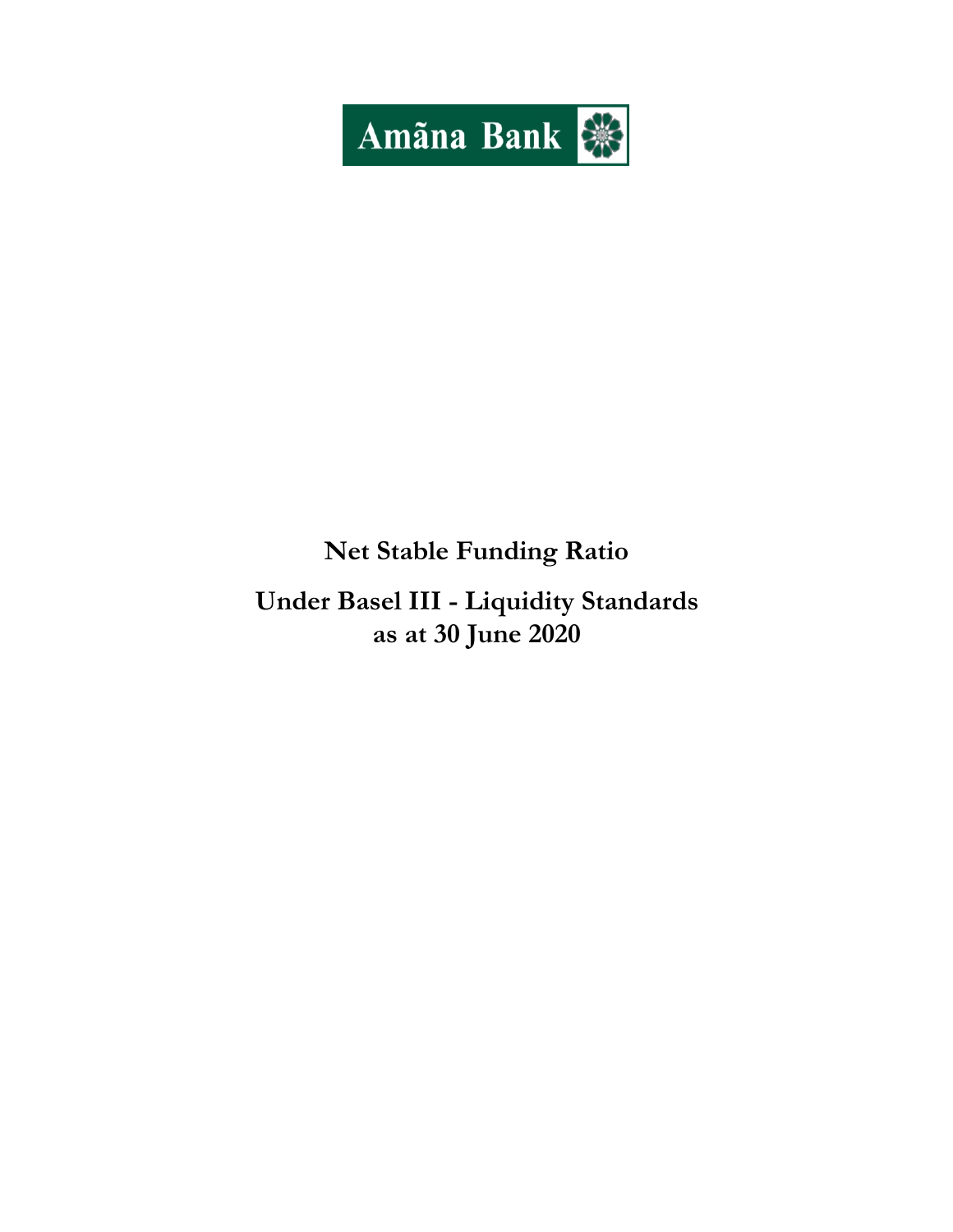

## **1. Calculation of NSFR**

| Code         | Item                                              | Weighted<br>Amount<br>as at<br>30 June 2020 | Weighted<br>Amount<br>as at<br>31 March 2020 |
|--------------|---------------------------------------------------|---------------------------------------------|----------------------------------------------|
| 32.1.1.0.0.0 | Total Available Stable Funding                    | 80,297,480                                  | 78,371,540                                   |
| 32.1.2.0.0.0 | Required Stable Funding - On Balance Sheet Assets | 42,091,691                                  | 40,026,538                                   |
| 32.1.3.0.0.0 | Required Stable Funding - Off Balance Sheet Items | 691,314                                     | 653,255                                      |
| 32.1.4.0.0.0 | Total Required Stable Funding                     | 42,783,005                                  | 40,679,793                                   |
| 32.1.5.0.0.0 | NSFR (Minimum Requirement 100%)                   | 188%                                        | 193%                                         |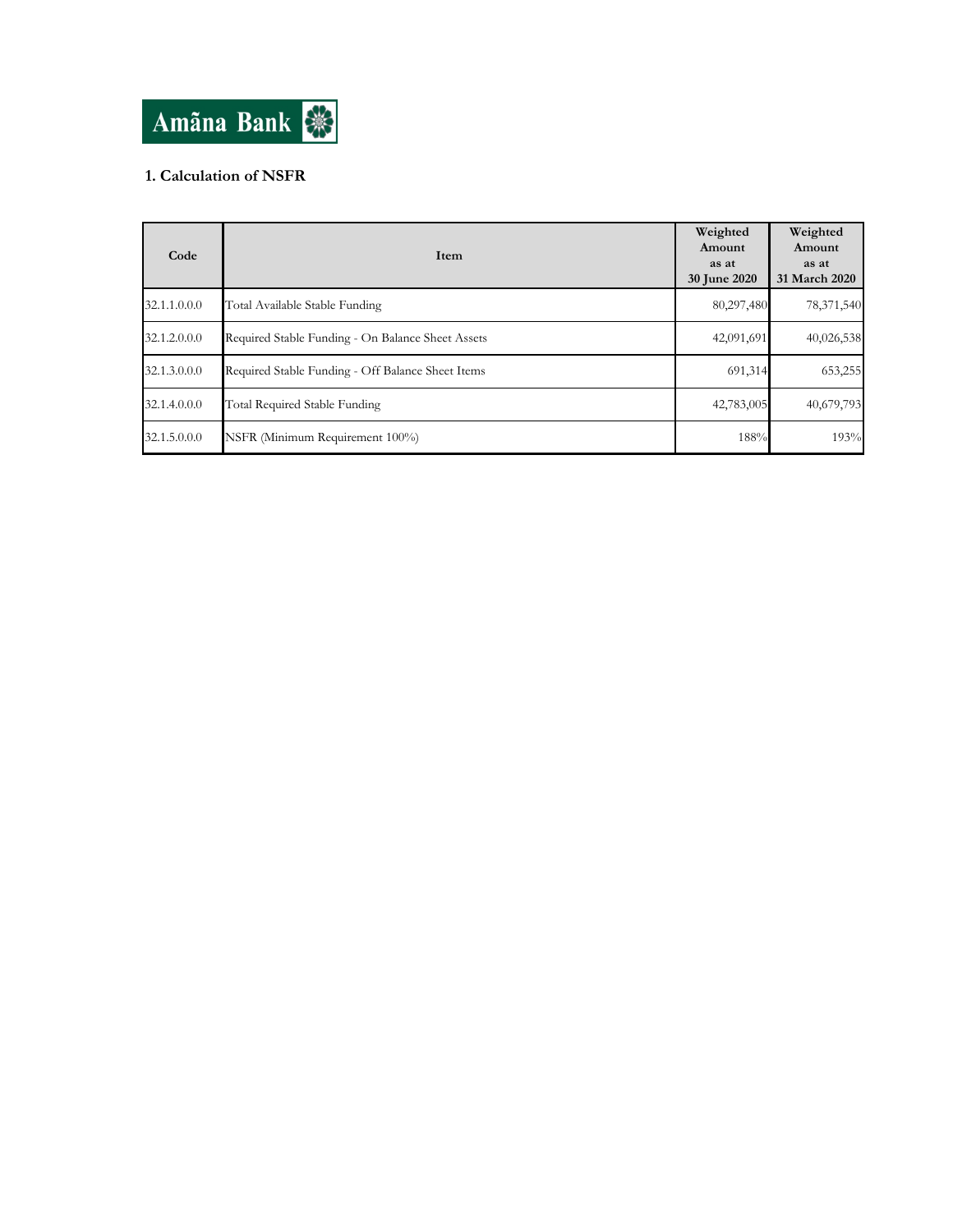

### **2. Total Available Stable Funding**

| Code         | Item                                                                                                                                                                                              | Unweighted<br>Amount<br>as at<br>30 June 2020 | <b>ASF</b><br>Factor | Weighted<br>Amount<br>as at<br>30 June 2020 |
|--------------|---------------------------------------------------------------------------------------------------------------------------------------------------------------------------------------------------|-----------------------------------------------|----------------------|---------------------------------------------|
| 32.2.0.0.0.0 | <b>Total Available Stable Funding</b>                                                                                                                                                             | 100,844,975                                   |                      | 80,297,480                                  |
| 32.2.1.0.0.0 | Liabilities and capital assigned a 100% ASF factor                                                                                                                                                | 14,679,230                                    | 100%                 | 14,679,230                                  |
| 32.2.1.1.0.0 | Total regulatory capital before capital deductions (excluding Tier 2 instruments with<br>residual maturity of less than one year)                                                                 | 11,054,858                                    | 100%                 | 11,054,858                                  |
| 32.2.1.2.0.0 | Any other capital instrument with effective residual maturity of one year or more                                                                                                                 |                                               | 100%                 |                                             |
| 32.2.1.3.0.0 | Secured and unsecured borrowings and liabilities with effective residual maturities of one<br>vear or more                                                                                        | 3,624,372                                     | 100%                 | 3,624,372                                   |
| 32.2.1.3.1.0 | Net deferred tax liabilities                                                                                                                                                                      | 194,315                                       | 100%                 | 194,315                                     |
| 32.2.1.3.2.0 | Minority interest                                                                                                                                                                                 |                                               | 100%                 |                                             |
| 32.2.1.3.3.0 | Other liabilities                                                                                                                                                                                 | 3,430,057                                     | 100%                 | 3,430,057                                   |
| 32.2.2.0.0.0 | Liabilities assigned a 90% ASF factor                                                                                                                                                             | 70,667,679                                    | 90%                  | 63,600,911                                  |
| 32.2.2.1.0.0 | Non-maturity deposits and term deposits with residual maturity of less than one year<br>provided by retail customers and SME                                                                      | 70,667,679                                    | 90%                  | 63,600,911                                  |
| 32.2.3.0.0.0 | Liabilities assigned a 50% ASF factor                                                                                                                                                             | 4,034,677                                     | 50%                  | 2,017,339                                   |
| 32.2.3.1.0.0 | Funding with residual maturity of less than one year provided by non-financial corporate<br>customers                                                                                             | 110,895                                       | 50%                  | 55,448                                      |
| 32.2.3.2.0.0 | Operational deposits                                                                                                                                                                              | 3,449,278                                     | 50%                  | 1,724,639                                   |
| 32.2.3.3.0.0 | Funding with residual maturity of less than one year from sovereigns, Public Sector<br>Entities (PSEs), and Multilateral Development Banks (MDBs)                                                 |                                               | 50%                  |                                             |
| 32.2.3.4.0.0 | Other funding with residual maturity between six months and less than one year not<br>included in the above categories, including funding provided by central banks and<br>financial institutions | 474,504                                       | 50%                  | 237,252                                     |
| 32.2.3.4.1.0 | Net deferred tax liabilities                                                                                                                                                                      |                                               | 50%                  |                                             |
| 32.2.3.4.2.0 | Minority interest                                                                                                                                                                                 |                                               | 50%                  |                                             |
| 32.2.3.4.3.0 | Other liabilities                                                                                                                                                                                 | 474,504                                       | 50%                  | 237,252                                     |
| 32.2.4.0.0.0 | Liabilities assigned a 0% ASF factor                                                                                                                                                              | 11,463,388                                    | $0\%$                |                                             |
| 32.2.4.1.0.0 | All other liabilities and equity not included in the above categories including other funding<br>with residual maturity of less than six months from central banks and financial institutions     | 123,083                                       | $0\%$                |                                             |
| 32.2.4.2.0.0 | Other liabilities without a stated maturity                                                                                                                                                       | 2,650,016                                     | $0\%$                |                                             |
| 32.2.4.2.1.0 | Net deferred tax liabilities                                                                                                                                                                      |                                               | $0\%$                |                                             |
| 32.2.4.2.2.0 | Minority interest                                                                                                                                                                                 |                                               | $0\%$                |                                             |
| 32.2.4.2.3.0 | Other liabilities                                                                                                                                                                                 | 2,650,016                                     | $0\%$                |                                             |
| 32.2.4.3.0.0 | NSFR derivative liabilities net of derivative assets (if NSFR derivative liabilities are greater<br>than NSFR derivative assets)                                                                  | 8,690,289                                     | $0\%$                |                                             |
| 32.2.4.4.0.0 | "Trade date" payables arising from purchases of financial instruments, foreign currencies<br>and commodities                                                                                      |                                               | $0\%$                |                                             |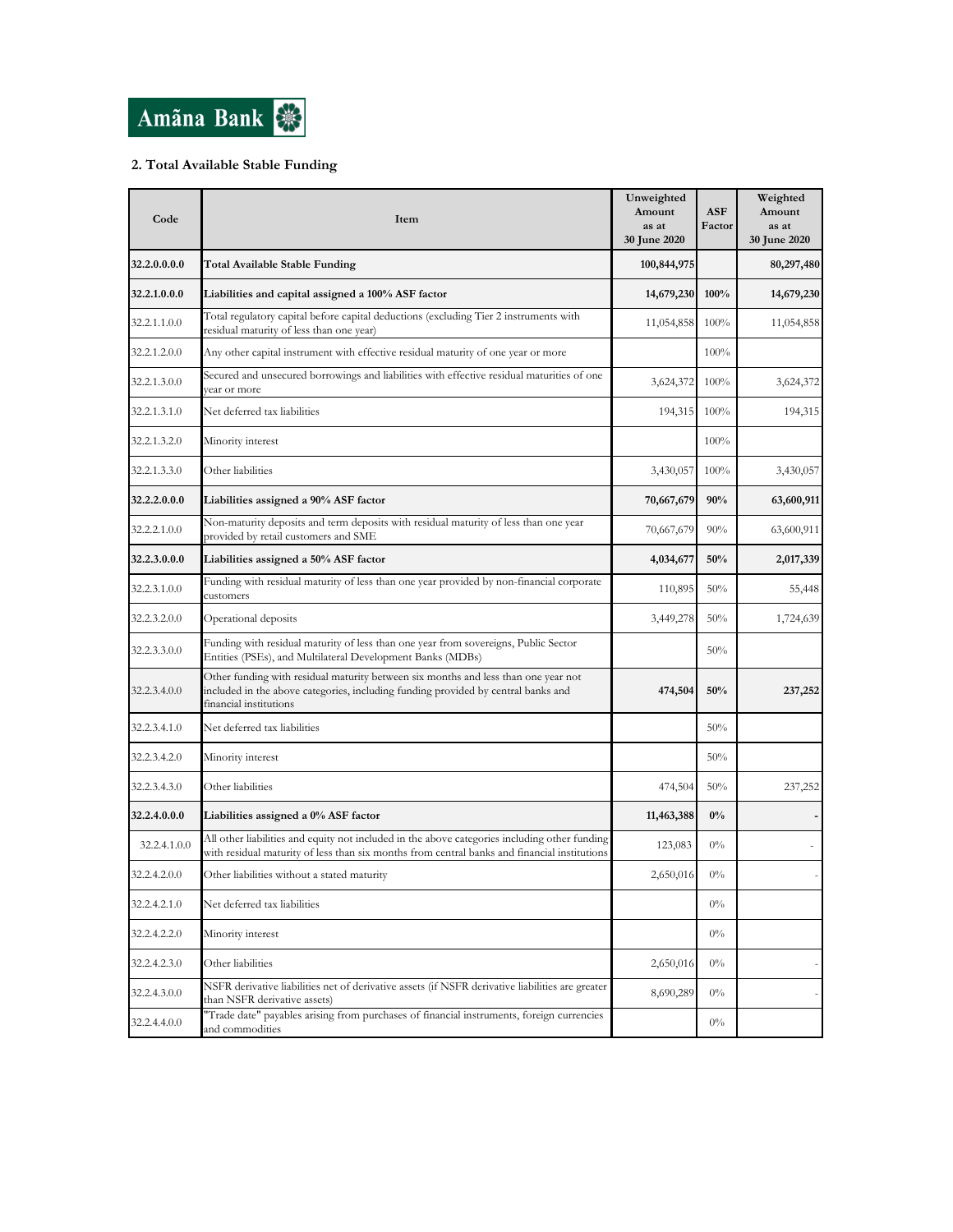

### **3. Required Stable Funding – On Balance Sheet Assets**

| Code         | Item                                                                                                                                                                 | Unweighted<br>Amount<br>as at<br>30 June 2020 | <b>ASF</b><br>Factor | Weighted<br>Amount<br>as at<br>30 June 2020 |
|--------------|----------------------------------------------------------------------------------------------------------------------------------------------------------------------|-----------------------------------------------|----------------------|---------------------------------------------|
| 32.3.0.0.0.0 | Required Stable Funding - On Balance Sheet Assets                                                                                                                    |                                               |                      | 42,091,691                                  |
| 32.3.1.0.0.0 | Assets assigned a 0% RSF factor                                                                                                                                      |                                               |                      |                                             |
| 32.3.1.1.0.0 | Cash in hand                                                                                                                                                         | 2,075,291                                     | $0\%$                |                                             |
| 32.3.1.2.0.0 | Central bank reserves (Statutory Reserve Ratio (SRR) including excess SRR)                                                                                           | 3,349,375                                     | $0\%$                |                                             |
| 32.3.1.3.0.0 | All claims on central banks with residual maturities of less than six months                                                                                         |                                               | 0%                   |                                             |
| 32.3.1.4.0.0 | Trade date" receivables arising from sales of financial instruments, foreign currencies and commodities                                                              |                                               | $0\%$                |                                             |
| 32.3.2.0.0.0 | Assets assigned a 5% RSF factor                                                                                                                                      |                                               | 5%                   |                                             |
| 32.3.2.1.0.0 | Unencumbered Level 1 assets                                                                                                                                          |                                               |                      |                                             |
| 32.3.2.1.1.0 | Qualifying marketable securities                                                                                                                                     |                                               |                      |                                             |
| 32.3.2.1.1.1 | Issued by sovereigns                                                                                                                                                 |                                               | $5\%$                |                                             |
| 32.3.2.1.1.2 | Guaranteed by sovereigns                                                                                                                                             |                                               | 5%                   |                                             |
| 32.3.2.1.1.3 | Issued or guaranteed by central banks                                                                                                                                |                                               | $5\%$                |                                             |
| 32.3.2.1.1.4 | Issued or guaranteed by BIS, IMF, ECB and European Community or eligible MDBs                                                                                        |                                               | $5\%$                |                                             |
| 32.3.2.2.0.0 | 20% of derivative liabilities                                                                                                                                        |                                               | $5\%$                |                                             |
| 32.3.3.0.0.0 | Assets assigned a 10% RSF factor                                                                                                                                     |                                               | 10%                  |                                             |
| 32.3.3.1.0.0 | Unencumbered loans to financial institutions with residual maturities of less than six months                                                                        |                                               | 10%                  |                                             |
| 32.3.4.0.0.0 | Assets assigned a 15% RSF factor                                                                                                                                     |                                               | 15%                  |                                             |
| 32.3.4.1.0.0 | Unencumbered Level 2A assets                                                                                                                                         |                                               |                      |                                             |
| 32.3.4.1.1.0 | Qualifying marketable securities                                                                                                                                     |                                               |                      |                                             |
| 32.3.4.1.1.1 | Issued or guaranteed by sovereigns                                                                                                                                   |                                               | 15%                  |                                             |
| 32.3.4.1.1.2 | Issued or guaranteed by central banks                                                                                                                                |                                               | 15%                  |                                             |
| 32.3.4.1.1.3 | Issued or guaranteed by PSEs                                                                                                                                         |                                               | 15%                  |                                             |
| 32.3.4.1.1.4 | Issued or guaranteed by MDBs                                                                                                                                         |                                               | 15%                  |                                             |
| 32.3.4.1.2.0 | Qualifying non-financial corporate debt securities (including commercial paper and promissory notes)<br>und covered bonds                                            |                                               | 15%                  |                                             |
| 32.3.4.1.3.0 | Qualifying investments in gilt unit trust backed by Government of Sri Lanka (GOSL) securities                                                                        |                                               | 15%                  |                                             |
| 32.3.4.2.0.0 | All other unencumbered loans to financial institutions with residual maturities of less than six months                                                              |                                               | 15%                  |                                             |
| 32.3.5.0.0.0 | Assets assigned a 50% RSF factor                                                                                                                                     |                                               | 50%                  | 10,771,925                                  |
| 32.3.5.1.0.0 | Unencumbered Level 2B assets                                                                                                                                         |                                               | 50%                  | 37,117                                      |
| 32.3.5.1.1.0 | Qualifying non-financial corporate debt securities (including commercial paper and promissory notes)                                                                 |                                               | 50%                  |                                             |
| 32.3.5.1.2.0 | Qualifying non-financial common equity shares                                                                                                                        | 74,233                                        | 50%                  | 37,117                                      |
| 32.3.5.1.3.0 | Residential mortgage backed securities (RMBS) with a credit rating of at least AA                                                                                    |                                               | 50%                  |                                             |
| 32.3.5.2.0.0 | HQLA encumbered for a period of six months or more and less than one year                                                                                            |                                               | 50%                  |                                             |
| 32.3.5.3.0.0 | Unencumbered loans to financial institutions and central banks with residual maturity between six<br>months and less than one year                                   |                                               | 50%                  |                                             |
| 32.3.5.4.0.0 | Deposits held at other financial institutions for operational purposes                                                                                               |                                               | 50%                  |                                             |
| 32.3.5.5.0.0 | All other non HQLA not included in the above categories with residual maturity of less than one year                                                                 | 21,469,617                                    | 50%                  | 10,734,809                                  |
| 32.3.6.0.0.0 | Assets assigned a 65% RSF factor                                                                                                                                     |                                               | 65%                  | 1,881,455                                   |
| 32.3.6.1.0.0 | Qualifying unencumbered residential mortgages with a residual maturity of one year or more                                                                           | 2,894,546                                     | 65%                  | 1,881,455                                   |
| 32.3.6.2.0.0 | Other qualifying unencumbered loans not included in the above categories, excluding loans to financial<br>institutions, with a residual maturity of one year or more |                                               | 65%                  |                                             |
| 32.3.7.0.0.0 | Assets assigned a 85% RSF factor                                                                                                                                     |                                               | 85%                  | 24,542,391                                  |
| 32.3.7.1.0.0 | Cash, securities or other assets posted as initial margin for derivative contracts                                                                                   |                                               | 85%                  |                                             |
| 32.3.7.2.0.0 | Other unencumbered performing loans                                                                                                                                  |                                               | 85%                  |                                             |
| 32.3.7.3.0.0 | Unencumbered securities that are not in default and do not qualify as HQLA                                                                                           | 28,873,401                                    | 85%                  | 24,542,391                                  |
| 32.3.7.4.0.0 | Physical traded commodities, including gold                                                                                                                          |                                               | 85%                  |                                             |
| 32.3.8.0.0.0 | Assets assigned a 100% RSF factor                                                                                                                                    |                                               | 100%                 | 4,895,921                                   |
| 32.3.8.1.0.0 | All assets that are encumbered for a period of one year or more                                                                                                      |                                               | 100%                 |                                             |
| 32.3.8.2.0.0 | NSFR derivative assets net of NSFR derivative liabilities if NSFR derivative assets are greater than NSFR<br>derivative liabilities                                  |                                               | 100%                 |                                             |
| 32.3.8.3.0.0 | All other assets not included in above                                                                                                                               | 4,895,921                                     | 100%                 | 4,895,921                                   |